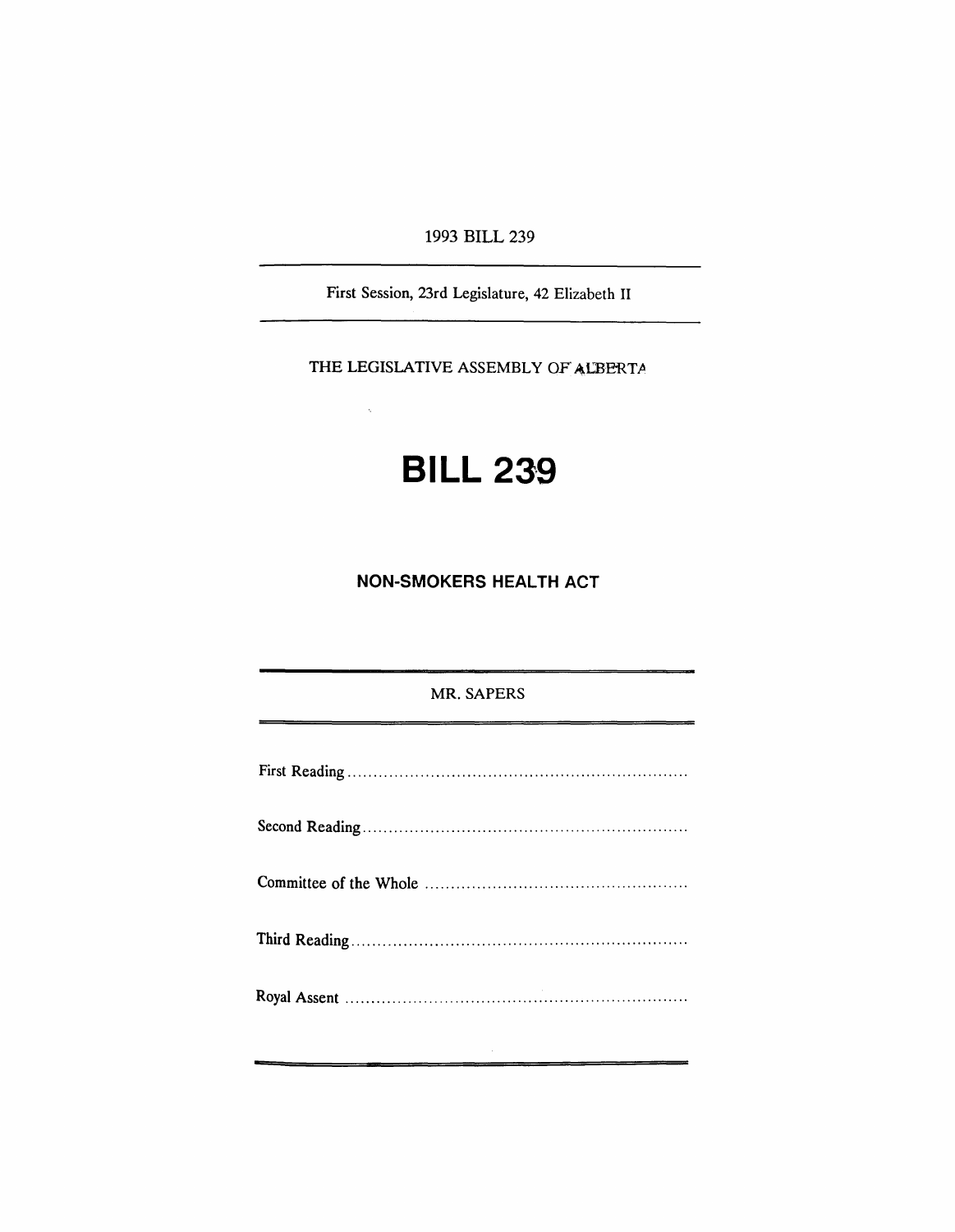*Bill* 239 *Mr. Sapers*

## **BILL 239**

## 1993

## **NON-SMOKERS HEALTH ACT**

*(Assented to* , 1993)

HER MAJESTY, by and with the advice and consent of the Legislative Assembly of Alberta, enacts as follows:

Definitions  $1(1)$  In this Act,

(a) "designated smoking area" means an area other than an enclosed room, that is designated for smoking under subsection 2(2);

(b) "designated smoking room" means an enclosed room that is designated for smoking under subsection 3(2);

(c) "employee" means a person who is employed by an employer;

(d) "employer" means a person who retains one or more individuals to do work for a wage, salary, commission or other remuneration at a place of work under the person's control and includes:

- (i) the Crown;
- (ii) the Legislative Assembly.

(e) "enclosed public place" includes

(i) an enclosed place or building to which the public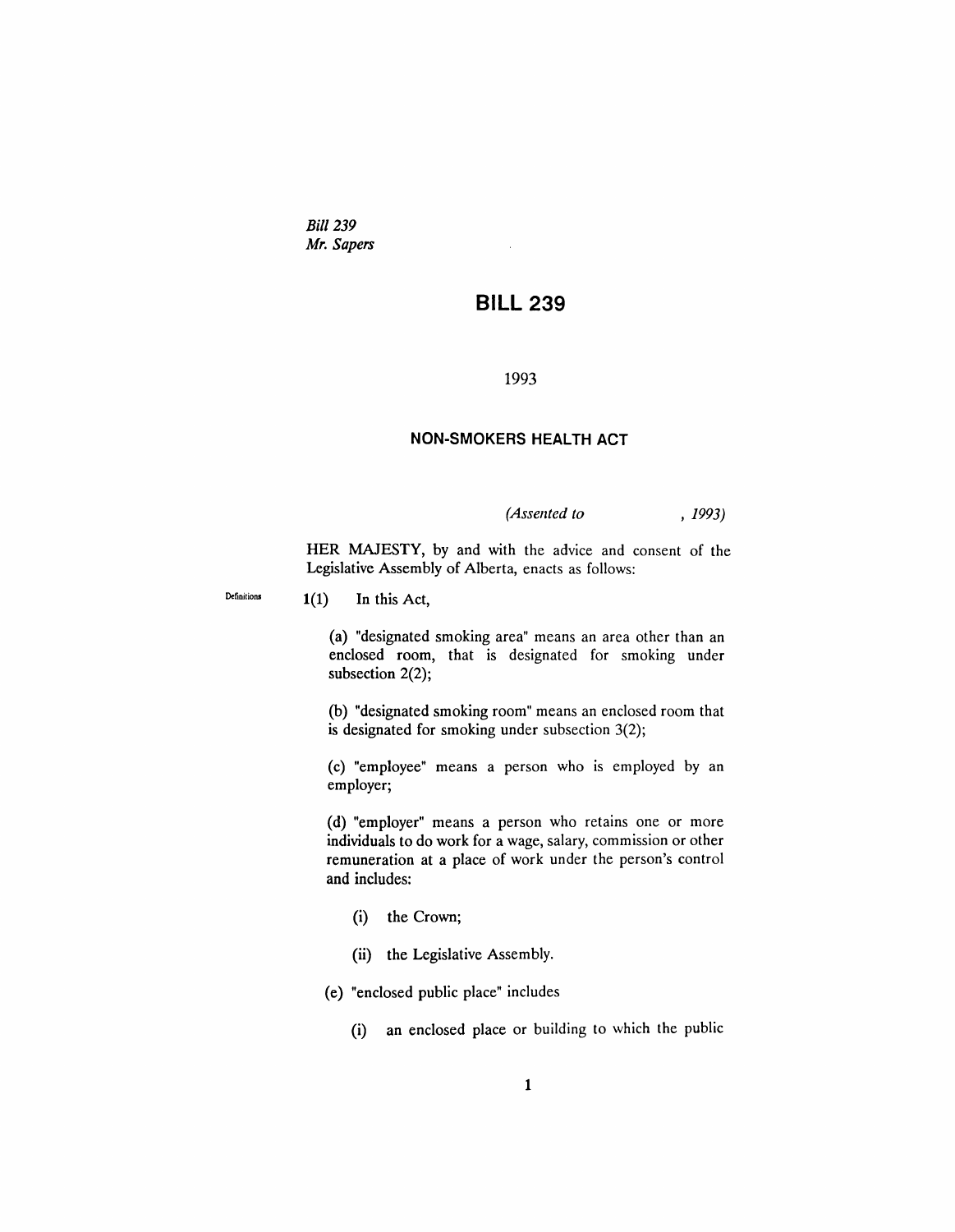has or is permitted to have access,

(ii) an enclosed place of public resort, and

(iii) a conveyance in a public place,

but does not include a restaurant, lounge, bar, tavern or tobacco shop which has posted at its entrance prominent signs warning of the risks to health presented by smoking;

(f) "inspector" means a person designated as such pursuant to section 8;

(g) "Minister" means the Minister of Labour;

(h) "smoke" means to smoke, hold or otherwise have control over an ignited tobacco product;

(i) "tobacco product" means any product manufactured from tobacco and intended for use by smoking;

(j) "work space" means any indoor or other enclosed space in which employees perform the duties of their employment, and includes any adjacent corridor, lobby, stairwell, elevator, cafeteria, washroom or other common area frequented by such employees during the course of their employment or a train referred to in subsection (2).

(2) This Act applies to a work space on a passenger train or a motor vehicle.

Duty of employer  $2(1)$  Every employer, and any person acting on behalf of an employer, shall ensure that persons refrain from smoking in any work space under the control of the employer.

> (2) An employer may, to the extent permitted by the regulations, designate for smoking

(a) enclosed rooms under the control of the employer other than rooms normally occupied by non-smokers, and

(b) areas under the control of the employer on a motor vehicle or in a bus station other than areas normally occupied by non-smokers.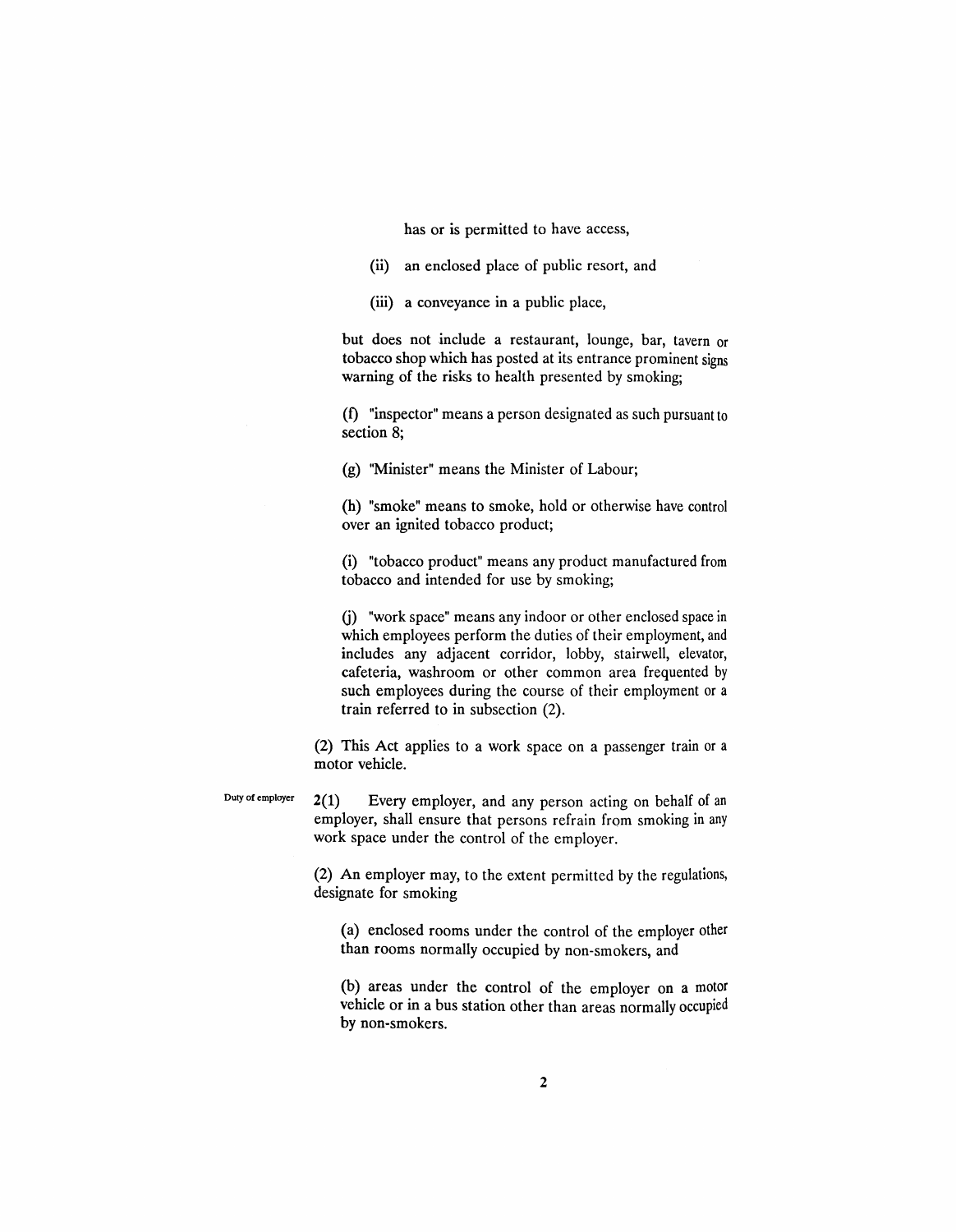(3) Notwithstanding subsection (1), an employer may require employees, by reason of the nature of their duties, to perform a part of those duties in a room or area designated for smoking under subsection (2).

(4) Where an employer has designated a room for smoking under subsection (2) in a building or portion of a building the construction of which commenced before January 1, 1993, the employer shall, to the extent reasonably practicable, ensure that the room conforms to any requirements of the regulations respecting independent ventilation of designated smoking rooms.

(5) No employer shall designate a room for smoking under subsection (2) in a building or portion of a building the construction of which commenced after December 31, 1992 if the room fails to conform to any requirements of the regulations respecting independent ventilation of designated smoking rooms.

(6) No employer shall designate a room or area for smoking under subsection (2) in a work place, other than on a motor vehicle that is carrying passengers, until after the employer has consulted with the joint work site health and safety committee appointed under the *Occupational Health and Safety Act* in respect of that work place or, if there is no such committee, with the employees employed there.

3 No person shall smoke in an enclosed public place

4(1) No person shall smoke in any work place under the control of an employer except in a designated smoking room or designated smoking area.

(2) An employer shall, to the extent and in the manner required by the regulations, inform employees and members of the public of the prohibition imposed by subsection (1) and of the location of designated smoking rooms and designated smoking areas under the control of the employer.

5(1) An employee who becomes aware that a passenger is smoking in contravention of section 4 on a train or motor vehicle operated by the employer of the employee shall request the passenger to refrain from smoking.

(2) An employer may not, in respect of a train carrying passengers, designate for smoking under subsection 4(2)

Smoking prohibited

Smoking on trains or molor vehicles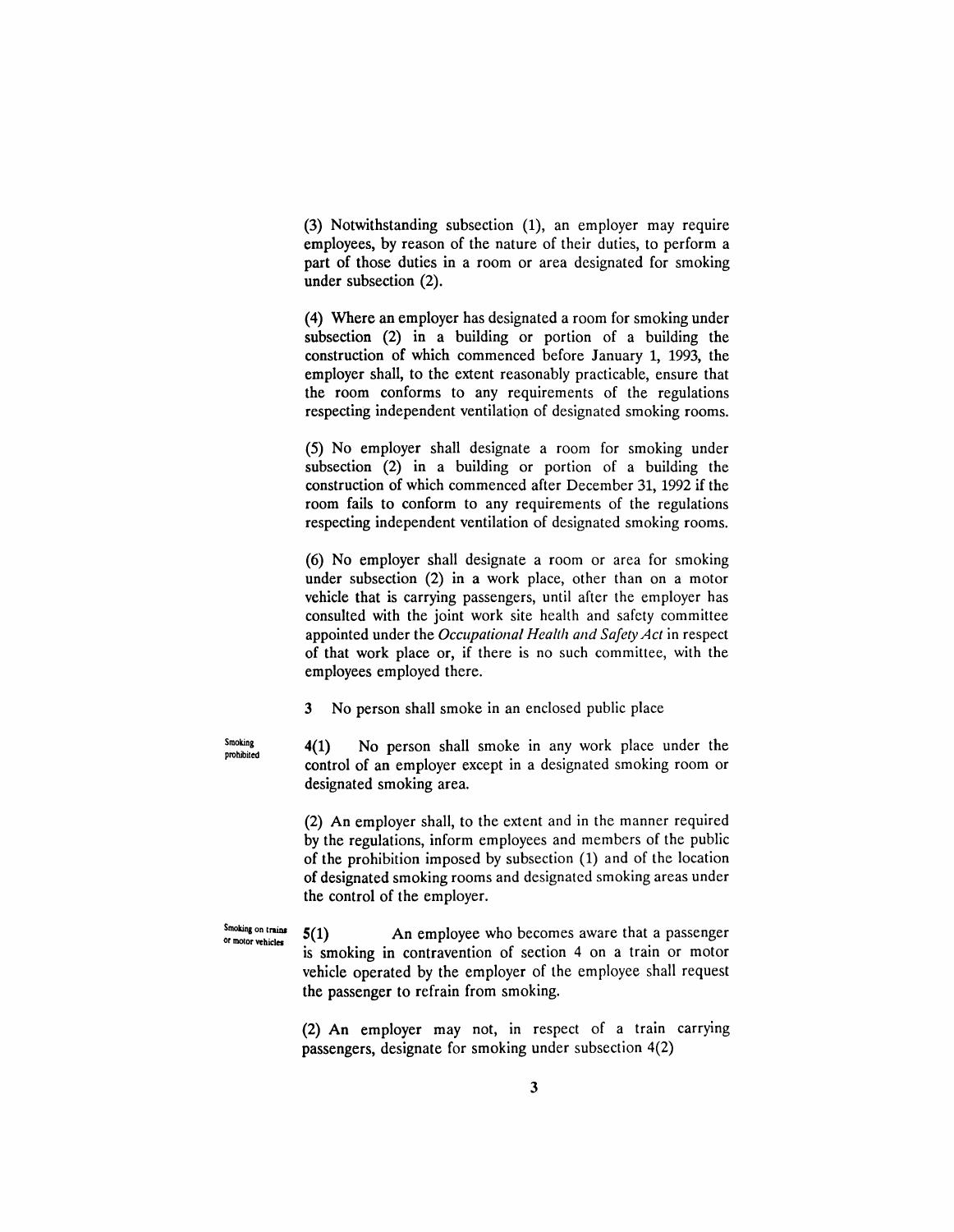(a) areas comprising more than two thirds of the seating accommodation of any class;

(b) areas on more than two thirds of the cars providing a class of seating accommodation; or

(c) areas comprising more than two thirds of the sleeping car accommodation other than enclosed accommodation.

(3) An employee who becomes aware that a passenger is smoking in contravention of section 5 on a train or bus operated by the employer of the employee shall request the passenger to refrain from smoking.

(4) Where a passenger fails to comply with a request made under subsection (3), the employer shall require the passenger to disembark at the next scheduled stop following the passenger's failure to comply.

Saving 6 Nothing in section 3 or 4 affects the operation of any other Act or regulations thereunder or any rule of law in relation to the protection of persons from exposure to tobacco smoke.

Regulations  $7(1)$  The Lieutenant Governor in Council may make regulations

> (a) respecting the size, number, proportionate floor space, location, use, number of occupants and other characteristics of rooms and areas that may be designated for smoking under subsection 2(2);

(b) respecting the ventilation of designated smoking rooms;

(c) permitting the designation of the whole or any part of motor vehicles as areas or rooms for smoking, either generally or on specified routes or in specified classes of service;

(d) respecting the maximurn proportion of motor vehicle trips operated for hire or reward in passenger service in respect of which designated smoking areas or rooms may be provided during any specified travel period, either generally or on specified routes or in specified classes of service;

(e) requiring employers to inform employees and members of the public of the prohibition imposed by section 4 and of the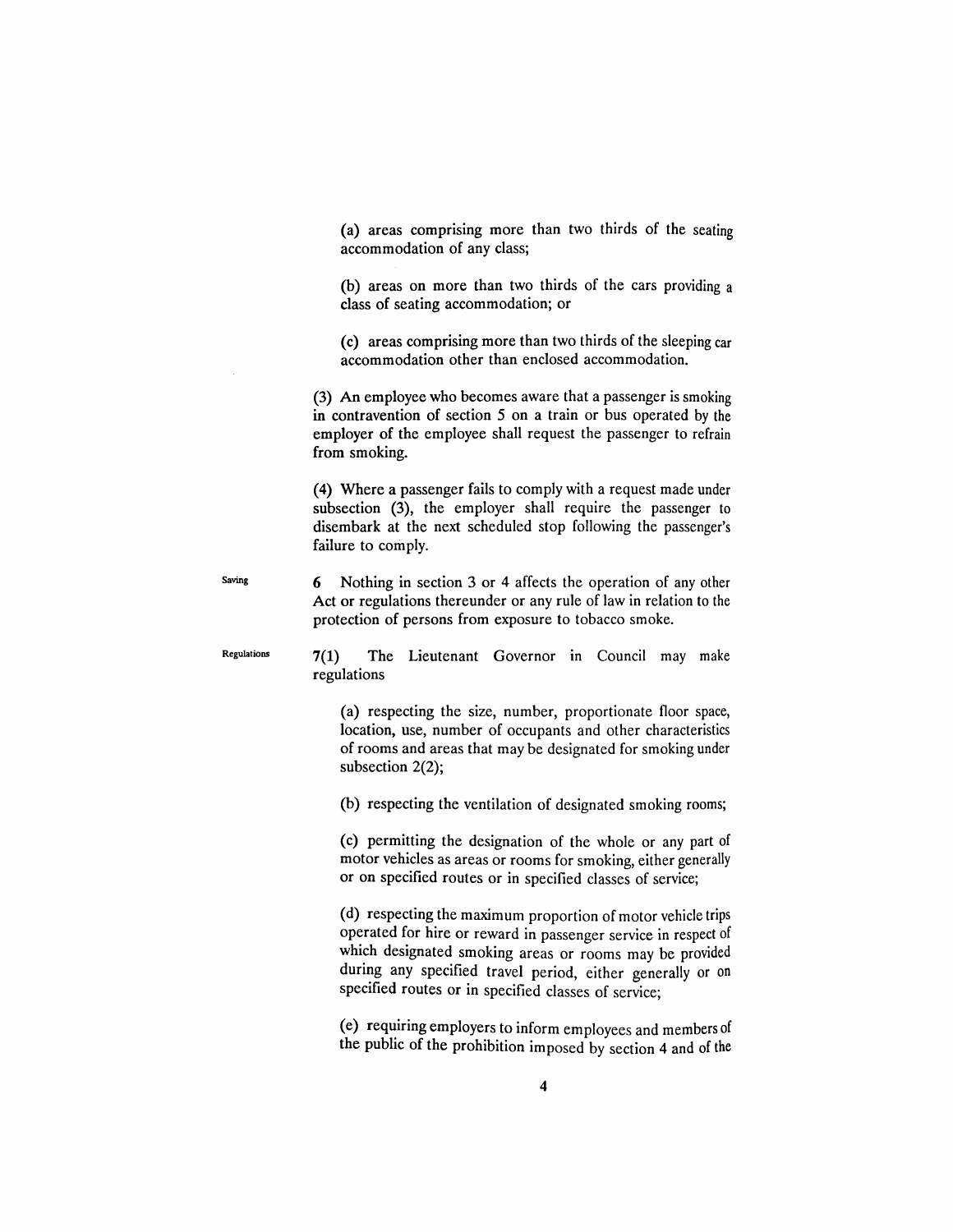location of designated smoking areas and designated smoking rooms, and respecting the manner of so informing them; and

(f) prescribing the form of tickets for the purposes of section 13 and fixing the fine payable in proceedings under that section in respect of a first or a subsequent contravention of any provision of this Act, not exceeding the amount fixed by section 11 for such a contravention.

(2) Regulations made pursuant to this section may be made applicable to all employers or to a class of employer and in respect of all work spaces or a class of work space.

8 Notwithstanding any other Act, proceedings in respect of an offence under this Act may be brought against an employer that is an agent of Her Majesty in the employer's own name, or against a person acting on behalf of such an employer, in the same manner as if that employer were a person not an agent of Her Majesty, and a fine imposed against the employer in such proceedings may be paid out of any funds held by the employer.

Designation of inspectors

Inspection of premises

Proceedings against Crown

> 9(1) The Minister may designate any person to be an inspector for the purposes of this Act.

> (2) The Minister shall provide an inspector with a certificate of the inspector's authority and, on entering any work space referred to in section 10 the inspector shall, on demand by the person in charge of that place, produce the certificate for examination by that person.

10(1) For the purpose of verifying compliance with this Act, an inspector may at any reasonable time enter and inspect any work space under the control of an employer.

(2) The person in charge of a work space entered by an inspector pursuant to subsection (1) and every person found in that place shall give the inspector all reasonable assistance to enable an inspector to carry out the inspector's duties and shall furnish the inspector with any information that the inspector has reasonable grounds to believe is required to carry out the inspection.

(3) No person shall wilfully obstruct an inspector in the performance of the inspector's duties under this section.

Offence and

11(1) Every employer who contravenes section 2,  $4(2)$  or  $5(3)$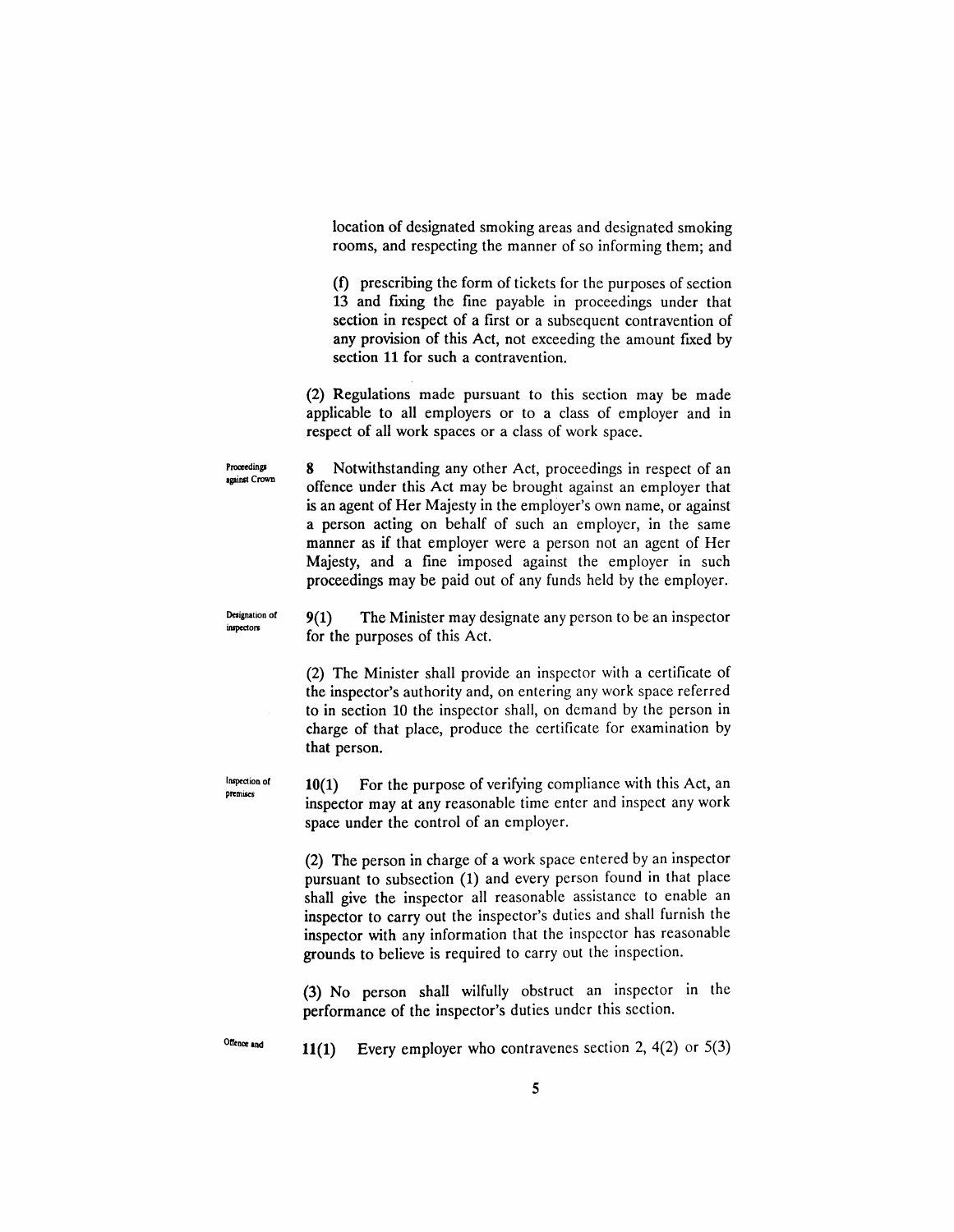punishment is guilty of an offence and is liable on summary conviction

(a) for a first offence, to a fine not exceeding \$1000; and

(b) for a subsequent offence, to a fine not exceeding \$10 000.

(2) Every person who contravenes section 3, 4(1) or section 5(2) is guilty of an offence and is liable on summary conviction

(a) for a first offence, to a fine not exceeding \$50; and

(b) for a subsequent offence, to a fine not exceeding \$100.

(3) Every person who contravenes section 10 is guilty of an offence and is liable on summary conviction to a fine not exceeding \$1000.

Service **12** Service of a summons or a ticket under this Act on an employer that is not an individual may be effected by delivery of the summons or ticket to the president, secretary or other executive officer of the employer, to the person appearing to have the control or management of any establishment of the employer, or to the employee or agent by whose act or omission the employer is alleged to have committed the offence.

Ticket; conviction  $13(1)$  An inspector or peace officer who has reasonable grounds to believe that an offence has been committed under this Act may serve a ticket in the form prescribed by the regulations, completed and signed by the inspector or peace officer, by causing the ticket to be delivered to the person believed to have committed the offence, if an individual, or to a person referred to in section 2 in any other case.

> (2) Either before or after service of a ticket, any information under oath shall be laid before a justice in respect of the offence alleged in the ticket.

> (3) A person on whom a ticket is served or, where service is effected in accordance with section 12, a person acting on behalf of the employer so served may, within 15 days after it is served, complete and sign the plea of guilty set out in the ticket and deliver or mail the plea, together with the fine fixed by the regulations and specified in the ticket, to the court specified in the ticket.